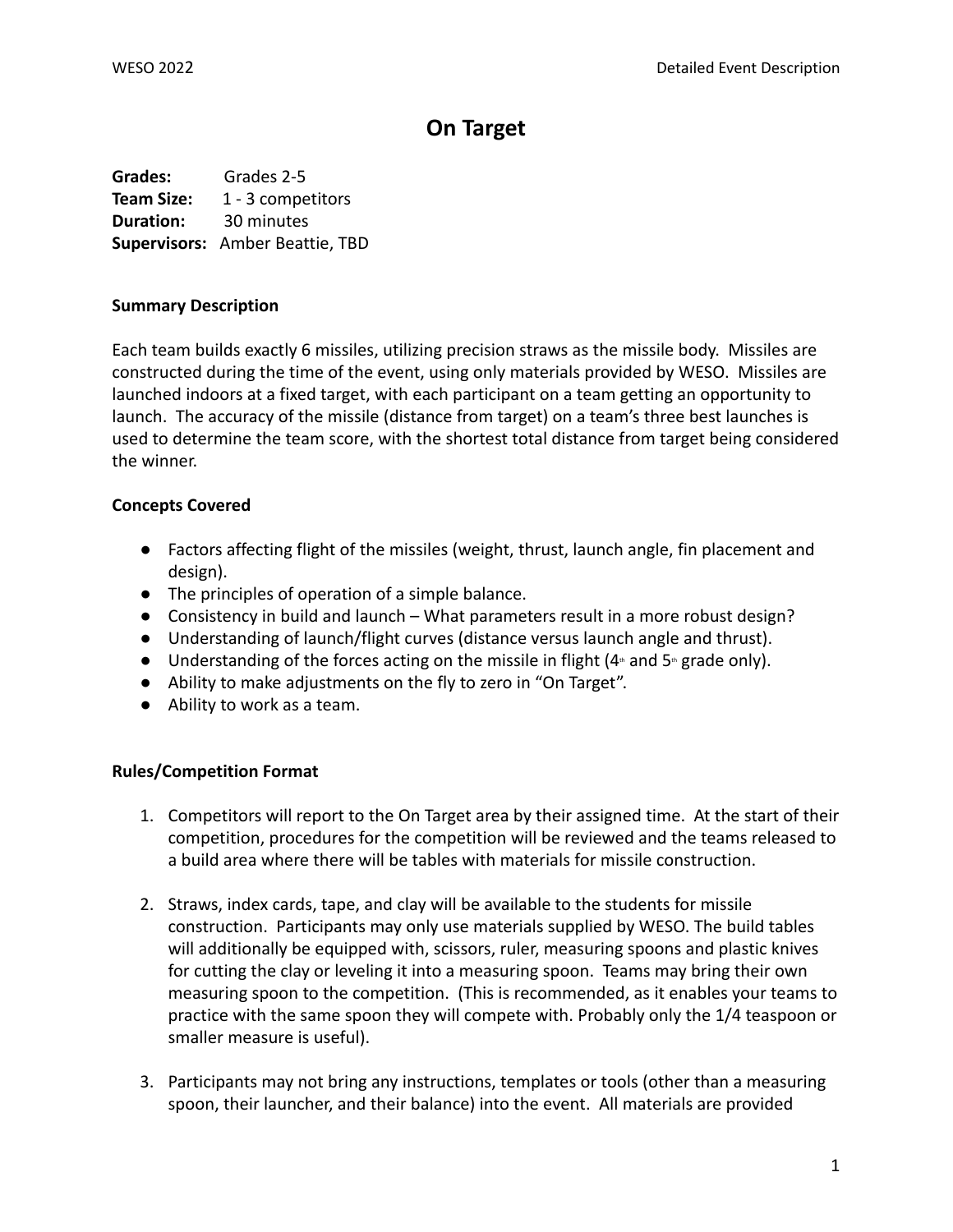(including pencils and note paper). There will be plenty of index cards available, which may be used for notes or calculations, as well as to make any tools necessary to support the building and launching effort. Other provided building materials may be used as well for creating any tools that might be useful to assist with the launch.

- 4. A balance scale will be available in the building area, should the participants wish to determine if certain measures of materials (or entire missile assemblies) have the same weight. A standalone brass launch tube (the part the straw fits over on the launcher) will also be available in the build area should the participants want to test the fit of their missiles prior to leaving the build area.
- 5. Missiles must be between 10cm and 25 cm in length, measured from the tip of the nose cone, to the base of the straw (or the bottom of a fin, if it extends beyond the straw).
- 6. When teams have completed their missile construction, they are assigned to one of the launch lanes. All lanes (for each grade) will have the same launch pad to target distance.
- 7. A Pitsco Straw Rocket launcher is used. http://shop.pitsco.com/store/detail.aspx?ID=2547&bhcp=1. (Note: New launchers will be provided to schools (one per school) in 2022). Participants may use the WESO launcher, or may bring in the Pitsco Straw Rocket launcher their school has been using for practices, provided it is not modified in any way.
- 8. Participants may adjust the launch angle, launch force, and missile position. Launch force is governed by dropping a weighted rod. The participants must just release the weighted rod, not push it down. Launches will be observed and any launch in which the participant is determined to have pushed or thrown the weighted rod down (which could generate more launch force, but also damage the launcher) will be disqualified (given a distance score of 10000 cm). Participants are responsible for ensuring the launch angle is what they wish it to be and that the missile placement (governed by an o-ring "stop" placement along the launch tube) are what they wish them to be prior to launch.
- 9. Participants are given an OK to launch signal. This will indicate volunteers have cleared the target area and are ready to spot the missile landing. Launches made without the OK signal will count towards the 6 launches and may receive a score equal to the distance between the launcher and the target.
- 10. A launch is defined as the missile coming off the launcher once it has been placed. If a team drops the rod and the missile does not come off the launch tube, the team will be able to make adjustments necessary for a successful launch.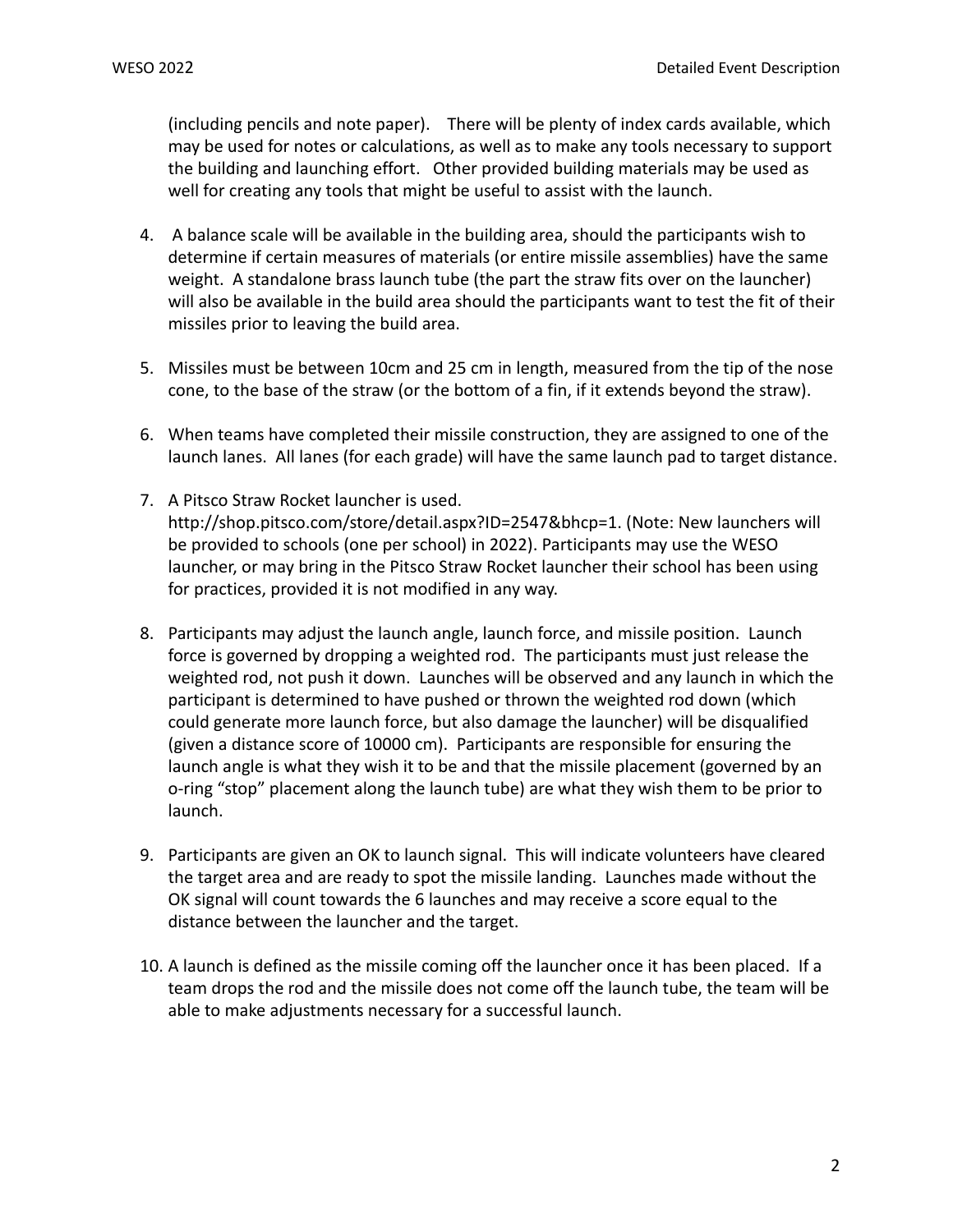- 11. The point of measurement is the portion of the missile that is closest to the target after the missile has come to a rest on the floor. Each landing site is measured prior to the next launch. If the missile comes apart in flight, the point of measurement will be to the largest piece as determined by the judges.
- 12. The target will be a 2.54 cm diameter mark on the floor.
- 13. For a launch to qualify, the missle must travel a horizontal distance of at least 4 meters through the air. A missle that does not meet this criteria will receive a score of 999 cm for that launch.
- 14. Any missile with any part extending into the ring will get an "on target" score (0 cm). The score for any other missile will be the distance in centimeters from the center of the target to the point of measurement as defined in rule 11.
- 15. Judges will provide feedback to the participants after each launch in the form of two numbers and two arrows. The first number will indicate how much (in cm) too far or too short the missile landed from the target, and the arrow will indicate too far (up arrow), or too short (down arrow). Similarly, the second number will indicate how many cm to the left or right of the target the missile landed, and the arrow will indicate left (left arrow), or right (right arrow). Participants are expected to adjust their subsequent launches in response to this feedback to improve their next launch.
- 16. Participants may make adjustments to their launch parameters, or remaining missiles, after each flight. Coaching from the sidelines as to what adjustments are needed will not be allowed, and may result in the forfeiture of a missile launch opportunity.
- 17. Participants must have an equal number of turns to launch. If a team has 3 participants, each will launch twice. If a team has 2 participants, each will launch 3 times. Participants may divide the missile construction workload any way they desire.
- 18. It is the responsibility of the participants to ensure that their previous missile firing did not move the launcher before they fire the next round, and to make any corrections if the launcher did move or otherwise requires adjustment. The launcher base can be adjusted as necessary to aim it, but the base should never extend outside the rectangular tape border that defines the launch pad. The area of the launch pad is about twice the width by twice the length of the launcher base.
- 19. The center of the target will lie on a line that is extended perpendicularly from the center of the front of the launcher. The target will be between 7 and 17 meters from the launcher. The approximate distance of the target from the launcher will be announced no later than three weeks prior to the Olympiad. This value will be announced as a range of plus or minus one half meter. No exact distance will **ever** be provided. The actual target distance may be different for different grades.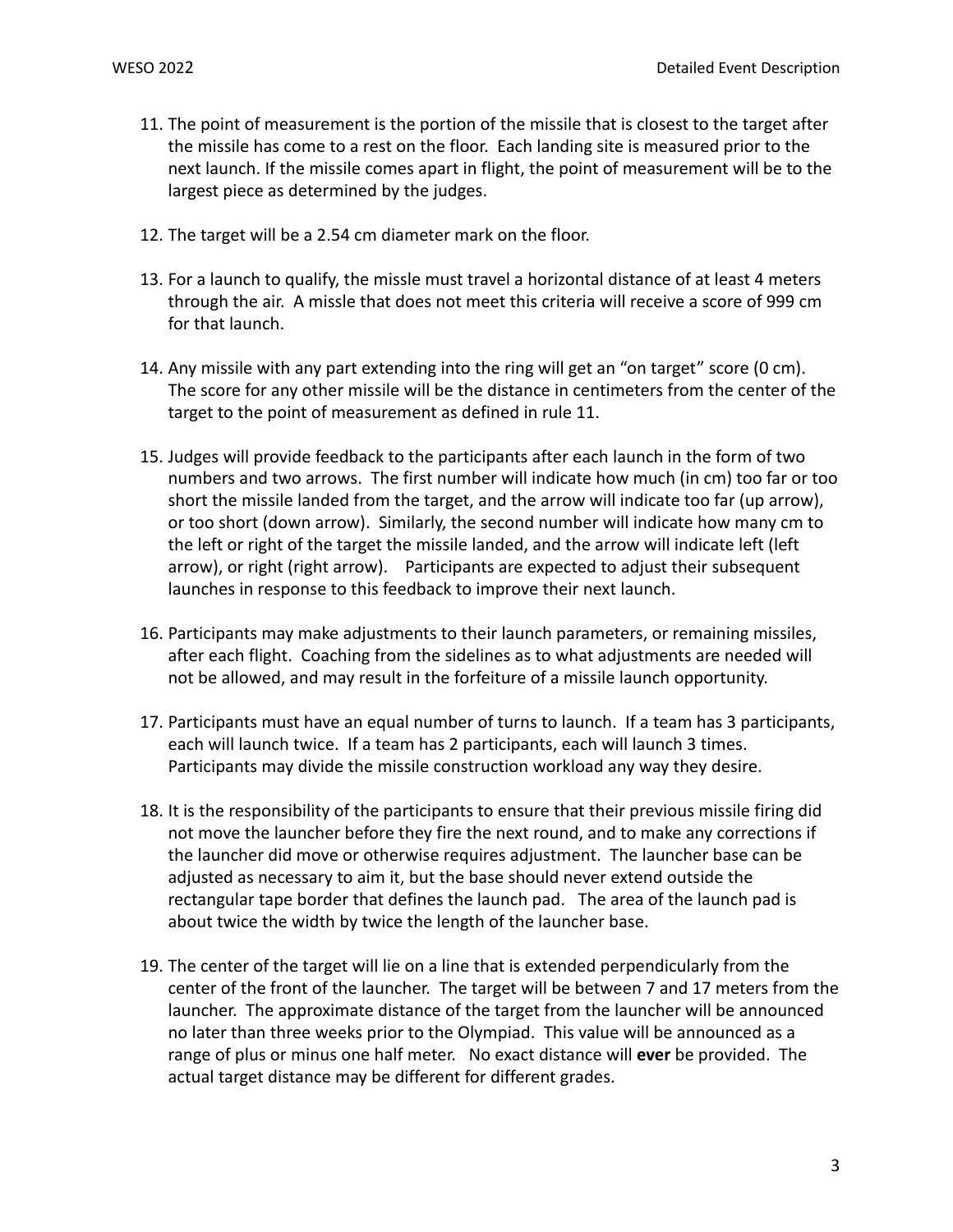20.  $4$ <sup>th</sup> and 5<sup>th</sup> grade teams will also take a brief (5 multiple choice or short answer) quiz worth 10 points. Each quiz point will generate a bonus of a 2 cm reduction in the team's total distance from the target in their best three launches.

### **Scoring**

A team's score is the sum of the distances from the target of their best three launches (in centimeters). For example, if a team's six missile launches produced distances of 91 cm, 57 cm, 21cm, 11cm, 2cm and 35cm, the third, fourth and fifth launches are used. The team's score is then:

21cm + 11cm + 2cm = 34 cm Total Launch Score

If a 4th or 5th grade team then answered 4 of 5 questions correctly, they would then reduce that score by 8 cm, resulting in a Total Net score of 26 cm. Using this metric, a net negative score is possible for grades 4 and 5.

Teams will be ranked according to Total Launch score (grades 2 and 3) and Total Net score (grades 4 and 5), with lower scores producing better rankings.

### **Tie Break Criteria**

In the event of a tie, the team with the most consistent grouping of launches (maximum distance – minimum distance) will win the tie breaker. As a first tie breaker, only the top three launches will be considered (giving a tie break of 19 in the above example). If a further tie breaker is needed, all of the team's launches will be considered (giving a tie break score of 89 in the above example).

### **Materials Distributed by WESO**

#### **Straw Rocket Launcher**

http://www.pitsco.com/Straw\_Rocket\_Launcher New ones to be distributed in 2022

### **Balance Arm Scale**

Hand made Given out from 2015-2018

#### **Precision Straws**

http://www.pitsco.com/Precision\_Straws Supplies provided in 2022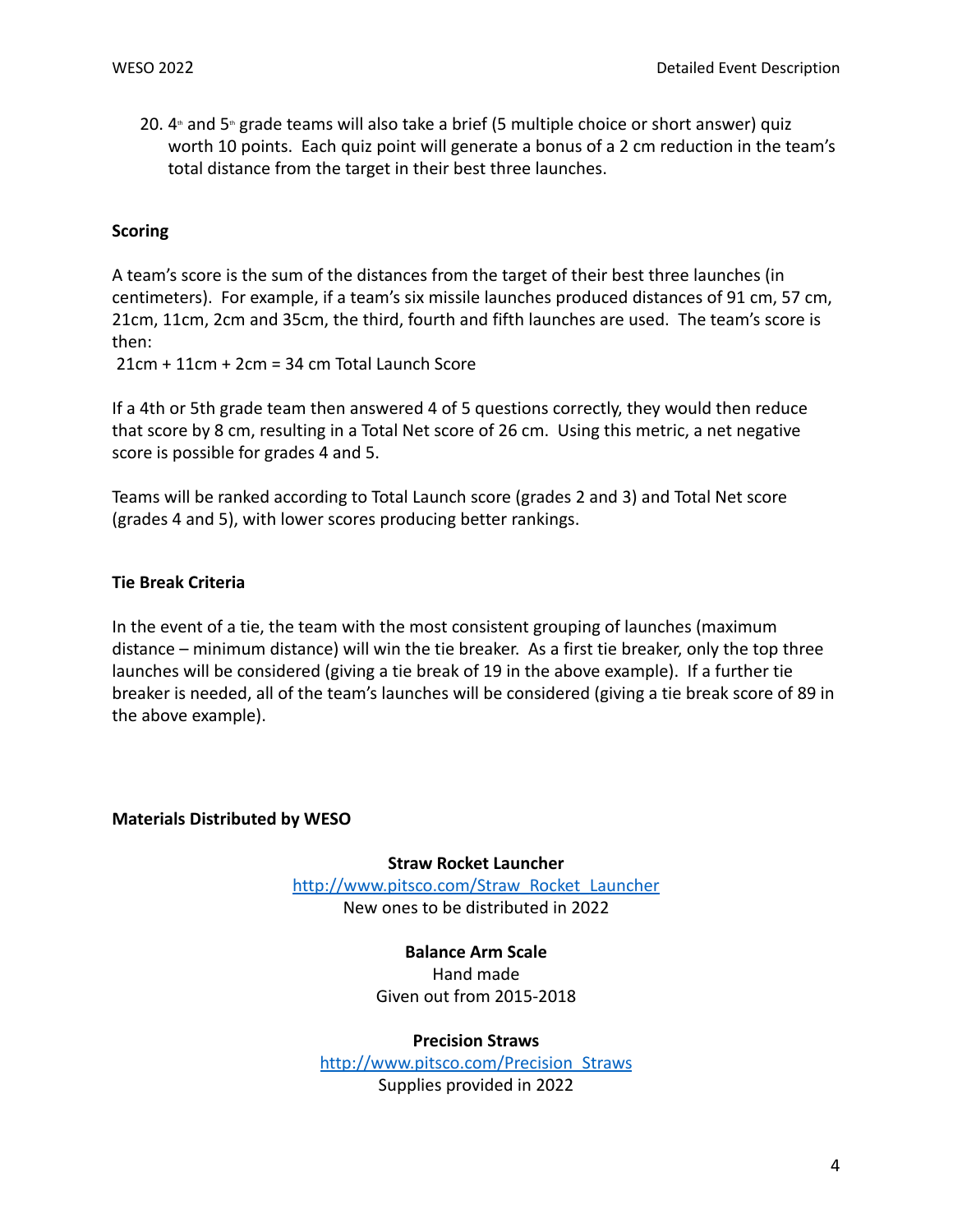### **Clay**

Crayola Modeling Clay. Also available in crafts sections of many stores locally. http://shop.crayola.com/modeling-compounds/crayola-modeling-clay-5703001006.html?cgid= modeling-compounds

Supplies provided in 2022

# **Index cards**

Oxford Ruled 3x5 cards

https://www.amazon.com/dp/B00006IFCX/ref=twister\_B00WECRPGY?\_encoding=UTF8&psc=1 Supplies provided in 2022

# **Additional Materials useful for practices**

Measuring tape Scotch Tape (magic tape, 0.5" wide) Measuring spoons **Scissors** Ruler Plastic knife (for cutting/shaping clay)

# **Materials to be brought to competition**

Pitsco Straw Rocket launcher.

One will be available if schools choose not to bring their own, however, due to variations in the launcher, it is recommended students compete using the launcher with which they practiced. Measuring spoon for clay. (Optional) No notes or other materials are permitted.

# **Additional Resources/References**

Check wesoscience.org for additional references posted after the Coaches workshop. Coaches Workshop slides

On Target Lesson/Practice Schedule Guide

Physics Notes for On Target

# **? Event Questions**

Event Coaches should submit any questions about the event to [weso.events@gmail.com.](mailto:weso.events@gmail.com) Please enter the event title in the subject line. Answers will be posted on the WESO Blog. You can sign up to receive blog posts at <https://wesoscience.org>**.**

# **Example Question**